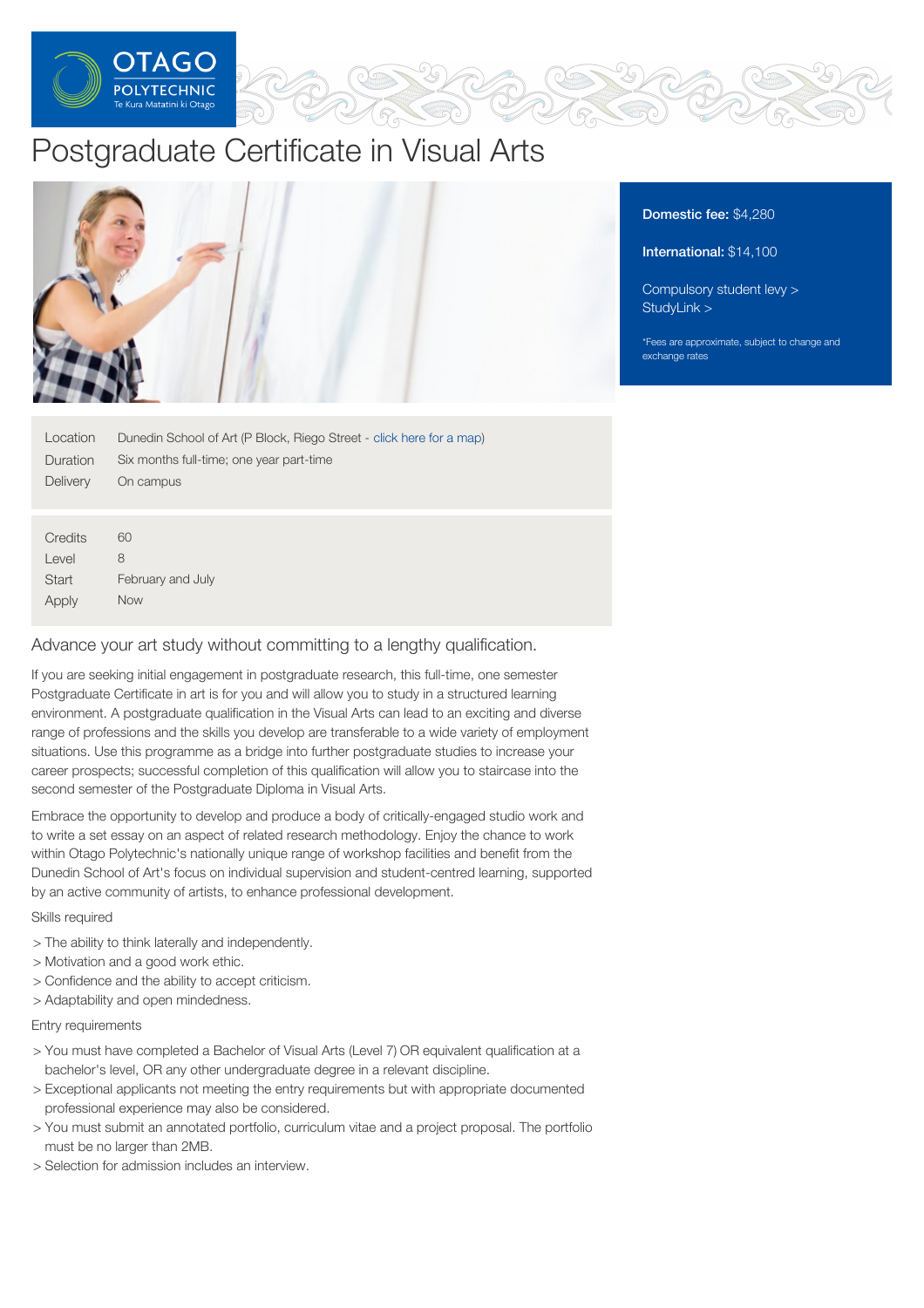- > If you do not hold the above qualifications, you must demonstrate appropriate ability through a portfolio and associated writings which will be approved by the Postgraduate Admissions Committee.
- > International students will be individually assessed to ensure they meet the entry requirements.
- > If English is not your first language, you must provide:
	- > New Zealand University Entrance OR
	- > Overall Academic IELTS 6.5 with no individual band score lower than 6.0 (achieved inone test completed in the last two years), OR
	- > Acceptable alternative evidence of the required IELTS (see here for NZQA proficiency table and here for list of recognised proficiency tests).

If you need to improve your English Language skills, we offer a wide range of English programmes.

# Application and Portfolio Requirements

Your application should contain the following:

- 1. A curriculum vitae of no more than two pages which lists the relevant qualifications and previous exhibiting histories and references or includes any reviews or responses which are relevant.
- 2. An annotated portfolio with images that indicate the scope of the work to date in a focused way (2MB file size limit). These images should relate to your project proposal.
- 3. A project proposal of 500-1000 words with an annotated bibliography.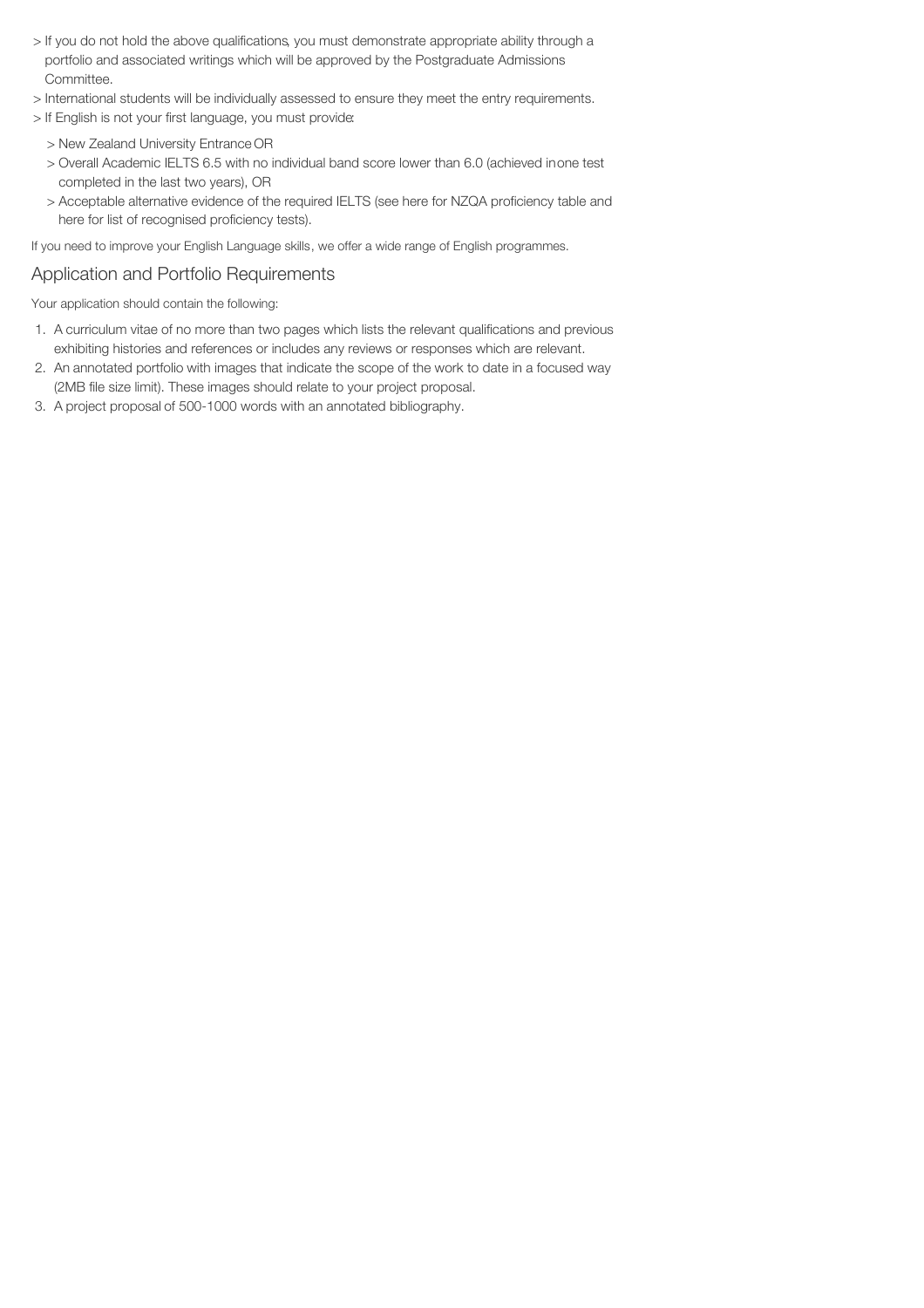#### Annotated portfolio details

You should provide approximately 15 images of work (including images of installations where applicable). Each image should be numbered and correspond with an annotated list including information as to title, date, size, materials and position within your practice. Images should illustrate a range of work as well as development over a period of time. If available, you should attach exhibition catalogues, reviews, articles or any other material relevant to your work. There is a 2MB file size limit for the portfolio.

Please note: While all reasonable care will be taken, Otago Polytechnic does not accept responsibility for damage or loss of portfolio material.

Contact details Alexandra Kennedy Postgraduate Coordinator Senior Lecturer: Professional Practices, Art History and Theory, Painting Phone: 03 479 3741 / 0800 762 786 Email: alex.kennedy@op.ac.nz Location: Room P203, Dunedin School of Art, Riego Street, Dunedin

#### Additional documentation

You must supply certified copies of your passport and visa (where appropriate).

#### Selection procedure

Selection for admission includes an interview.

#### Additional costs

Material costs vary according to individual projects. As an indication, you may borrow up to \$1,000 in addition to any student allowance for course-related costs.

#### You will study

Further develop your undergraduate experience of the history and contemporary conventions of your chosen field, within appropriate learning contexts at a postgraduate level. Create a systematic proposal supported by studio evidence that forecasts a projected exhibition project. Your proposal will be reinforced by relevant research methodologies.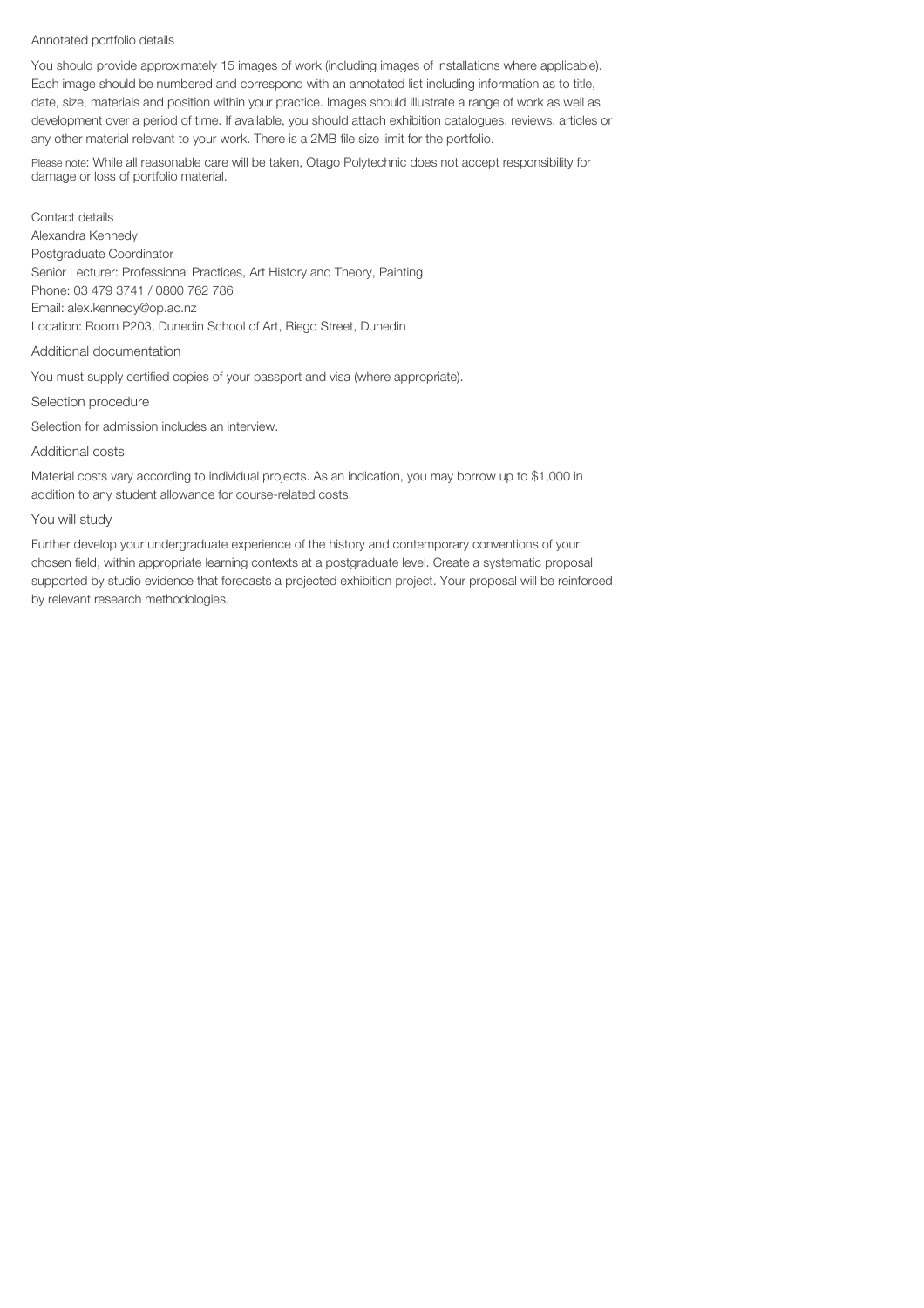#### Studio Practice

The Dunedin School of Art has eight areas of studio practice: Ceramics, Electronic Arts, Jewellery & Metalsmithing, Painting, Photography, Printmaking, Sculpture and Textiles. The School of Design has four specialist areas: Communication, Fashion, Interior and Product Design. Postgraduate candidates may evolve unexpected relationships between traditional subjects or create new syntheses from them. As the organisation of your programme is shaped by your own proposal and desired end result, this qualification may be completed in one discipline, or across several.

#### Supervision

A studio and a theory supervisor are appointed for each candidate. The Postgraduate Coordinator will help you to interface with staff and other students at the School of Art and the School of Design and with the arts community within Dunedin and elsewhere.

#### Group Work

Regular studio critiques and more formal presentation of work during seminars and research workshops provide opportunity for feedback, discussion and debate.

#### Visiting artists and designers

An international visiting artists and designers programme feeds into your postgraduate studies and contributes to a community of practice, currency of ideas and valuable contacts.

#### Studio space and facilities

You are allocated a studio space and have around the clock access to project-related facilities. The Dunedin School of Art has consistently focused on the development of excellence in the material aspects of art-making; it is now one of the best-equipped art schools in New Zealand and is fully supported by fine technical staff. The School of Design is recognised as being at the forefront of design education in New Zealand and features include the best-equipped advanced prototyping facility in Australasia.

#### Exhibition opportunities

Dunedin is a city with many exhibition facilities ranging from small informal galleries to large, public spaces like the Dunedin Public Art Gallery. A number of fine regional galleries offer further exhibition spaces.

The Dunedin School of Art has played a part in visual arts education since its establishment in 1870 as a pre-eminent college of art. It was the first art school in New Zealand and is the world's southernmost tertiary arts institution. Under the helm of Con Hutton followed by Gordon Tovey, it developed a legacy of academic excellence and artistic individuality. Over the years the school has attracted such students as Colin McCahon, Anne Hamblett, Doris Lusk and Lisa Walker; more recent graduates include Rachel Rakena who exhibited at the Venice Biennale in 2008 and Emma Bugden who became director of ArtSpace Auckland in 2008.

Individuals choose the Dunedin School of Art at Otago Polytechnic for its resource competitiveness, quality of teaching and supervision and its sense of community. Our points of difference are our interest in an integrated theory/studio learning environment and our ability to retain well-equipped workshops in all technical areas with appropriate technical support. Our position within a supportive Polytechnic enables this.

Our graduates work in all fields of art, often complementing their own practice with curatorial work, teaching, public art projects, design projects or work in the arts access field. The skills they learn are transferable to a wide variety of employment situations.

#### Your workload

You will participate in a weekly public seminar and postgraduate workshop (12.30-5.30pm) where you will have the chance to interact with your fellow students. A one hour weekly meeting with your supervisor(s) will also give you the opportunity to hone your ideas and seek specialist advice in a more intimate environment. The rest of your time will be spent in self-directed study in your studio alongside your postgraduate peers, producing the necessary work to successfully complete the qualification. The School provides around the clock access to its facilities, allowing you the flexibility to study alongside part-time employment or other commitments.

## Qualification structure

This semester-long study includes course work on research methodologies with the completion of a 2,000 word essay relevant to a body of critically-engaged studio work.

SEMESTER ONE Level Credits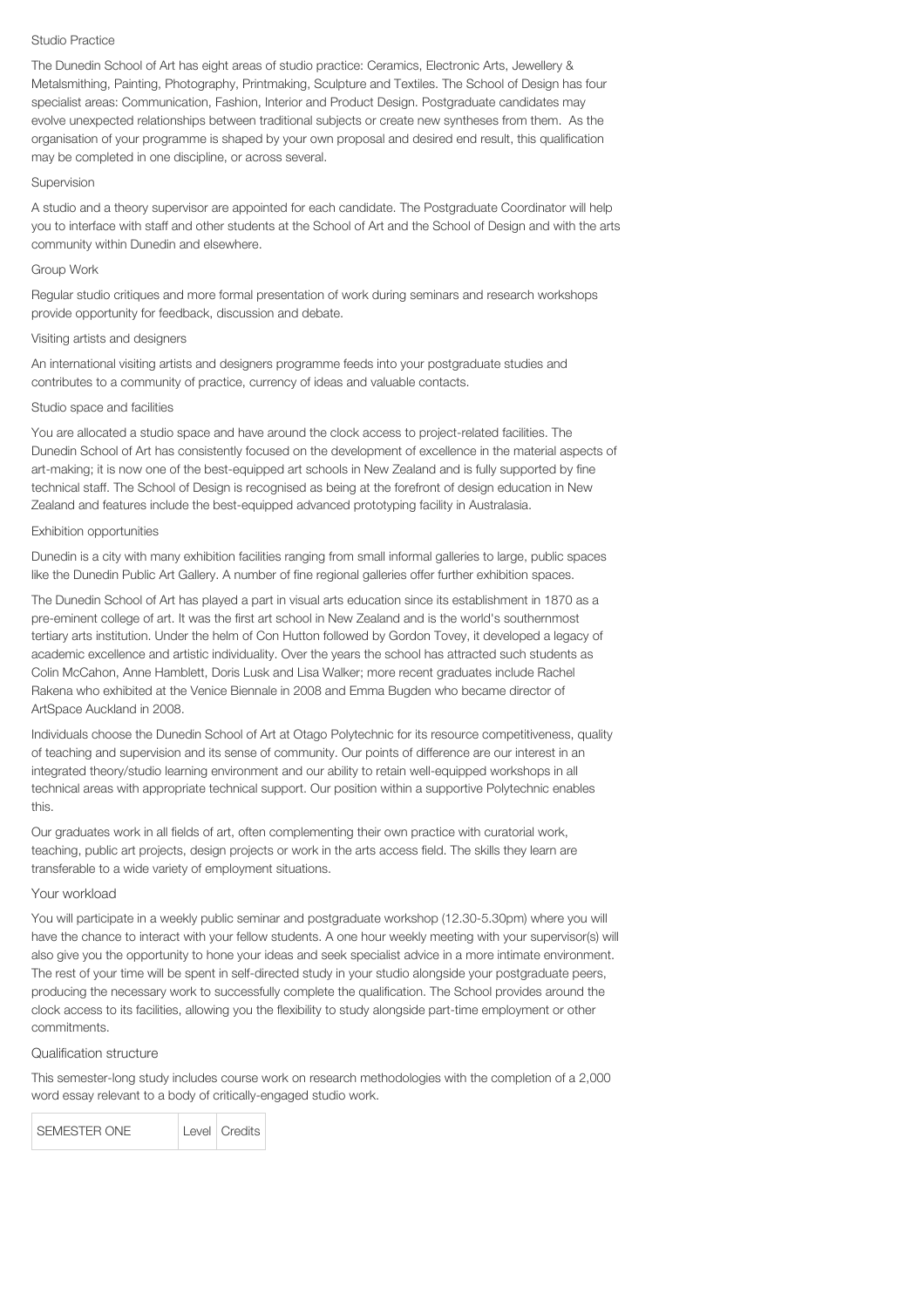| Studio Practice 1A         | 8 | 45 |
|----------------------------|---|----|
| Research Methodologies   8 |   | 15 |
| Programme total            |   | 60 |

## Further study options

If you enjoy this programme and want to continue your study after successfully completing it, you can transfer into the second semester of our Postgraduate Diploma in Visual Arts (another six months of study).

Alternatively, if you achieve an overall grade of B (70%) or higher, you'll meet the minimum academic entry requirements\* for our Master of Visual Arts (another year of study).

\*entry requirement subject to final approval

Student loans/allowances

Student loans and allowances are for domestic students only. For information about student loans and allowances please visit the Studylink website. It is important to apply for your student loan/allowance at the same time as you apply for this programme, due to the length of time Studylink take to process. Loan/allowance applications can be cancelled at any time if you decide to withdraw your programme application or if it is unsuccessful.